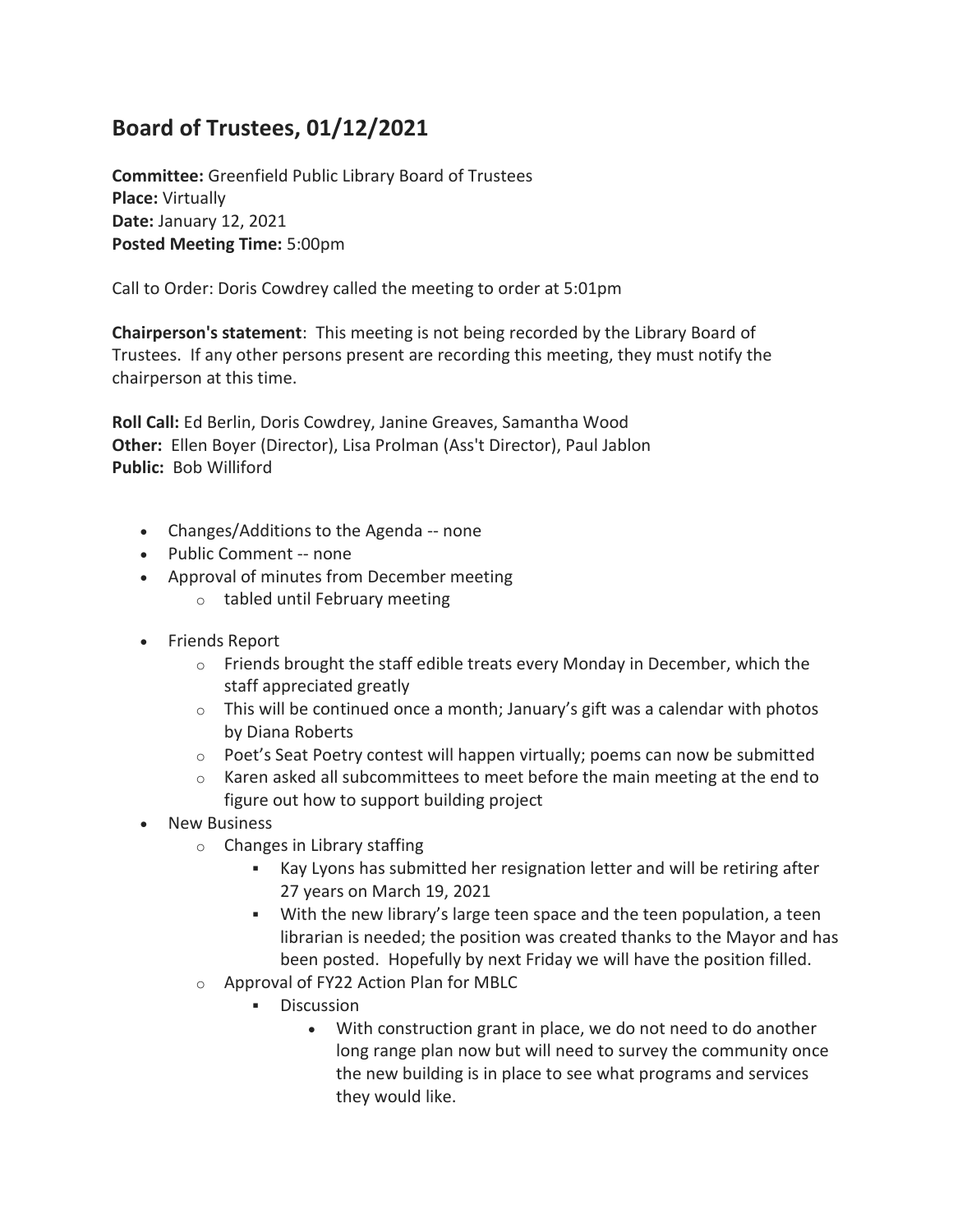- Current Action Plan is based on last year's and is updated to be relevant to today's times
- **MOTION:** On a motion by Ed seconded by Samantha, it was unanimously **VOTED:** To accept the FY22 Action Plan
	- Old Business and Committee Reports
		- o Update on current limited library services and next steps
			- No change from prior meeting; curbside pickup only continues on our regular hours
			- Libraries across the state are closing to browsing and returning to exclusively curbside pickup
			- Wouldn't be surprised if some choose to continue doing doorside only even in the new building
			- December was our busiest month to date despite being closed several days for holidays
			- Those who do not have access to computers are disadvantaged, but we are looking forward to warmer weather where Laptops on the Lawn can be continued
		- o Building Committee
			- We are still on time and on budget
			- Council voted to give the Fire Station the money they needed
			- 75% plans are due soon and will go the cost estimators
			- Once we get those, we may have to do value engineering
			- Plan is for bids to go out in March, with bid awarded in April and construction in July; may make more sense to do ceremony in July due to COVID
			- Discussion of starting a newsletter; OPM's company usually doesn't start until sending one out until construction, but may start earlier
			- Also talk of a large sign showing what the new library will look like
			- At some point, Tim Farrell will take over chairing the meetings
			- RFQ's resulted in 14 contractors who are interested in bidding, which may result in 11 companies bidding on the building
		- o Foundation
			- Beginning to work on the public part of the campaign
			- Working on 4 videos to show at Zoom meeting asks; will work with GCTV on these
			- Working on expanding the website; will be including photos and blurbs of those on the committee
			- Discussing donor recognition in the building -- donor wall or something of that nature
		- o Fire Station
			- Temporary Fire Station building committee was held yesterday